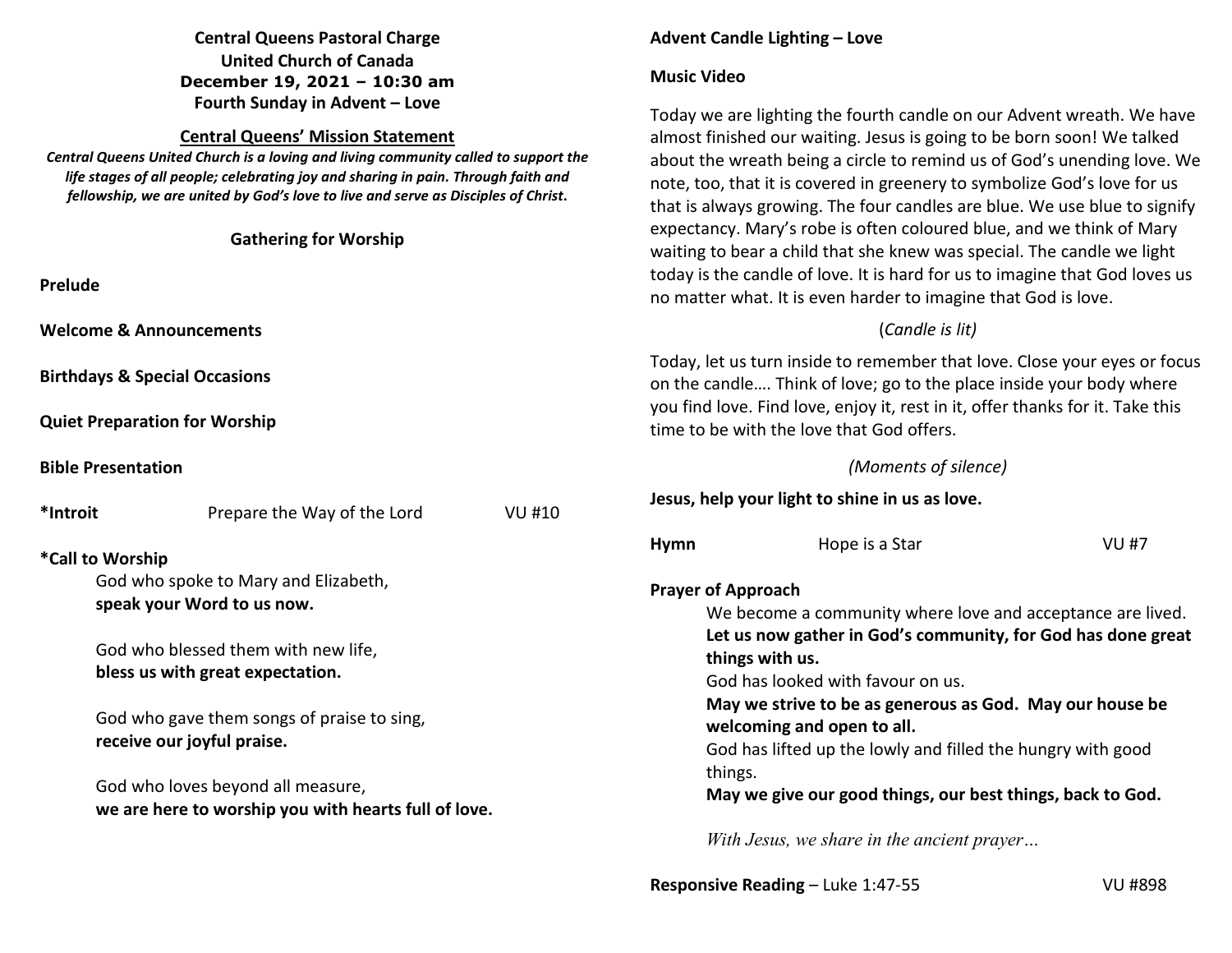| *Hymn                                                                                                                              | Once in Royal David's City<br>All God's Children                                              | VU #62 vs 1 & 2 |                                                 | The "really?" to become the "really us!"<br>We are one body and always must be. Amen.<br>written by Stephanie Dorsey |               |  |
|------------------------------------------------------------------------------------------------------------------------------------|-----------------------------------------------------------------------------------------------|-----------------|-------------------------------------------------|----------------------------------------------------------------------------------------------------------------------|---------------|--|
|                                                                                                                                    |                                                                                               |                 |                                                 |                                                                                                                      |               |  |
| * Hymn                                                                                                                             | Once in Royal David's City                                                                    | VU #62 vs 3 & 4 |                                                 | <b>Listening for the Word</b>                                                                                        |               |  |
| <b>Call of Confession</b>                                                                                                          |                                                                                               |                 | <b>Sacred Word</b><br><b>Micah 5:2-5a</b>       |                                                                                                                      |               |  |
|                                                                                                                                    | <b>Prayer of Confession</b>                                                                   |                 | Luke 1:39-45, (46-55)                           |                                                                                                                      |               |  |
|                                                                                                                                    | O God, restore us.                                                                            |                 |                                                 |                                                                                                                      |               |  |
|                                                                                                                                    | Show us your true face and save us.                                                           |                 | Anthem                                          | <b>Central Queens Musical Friends</b>                                                                                |               |  |
|                                                                                                                                    | We make enemies of the weak and poor and leave them to fend<br>for themselves. You were poor. | <b>Sermon</b>   |                                                 |                                                                                                                      |               |  |
|                                                                                                                                    | Show us your true face and save us.                                                           |                 |                                                 |                                                                                                                      |               |  |
| As a country we have not kept up. We are rightly mocked for our<br>outlandish inequalities. You knew how it was to be treated Less |                                                                                               |                 | <b>Reflective Music</b>                         |                                                                                                                      |               |  |
|                                                                                                                                    | Than.                                                                                         |                 | <b>Prayers of Thanksgiving and Intercession</b> |                                                                                                                      |               |  |
|                                                                                                                                    | Show us your true face and save us.                                                           |                 |                                                 |                                                                                                                      |               |  |
|                                                                                                                                    | We are caught in a cycle, not understanding mercy. Even our                                   |                 |                                                 | <b>Responding to the Word</b>                                                                                        |               |  |
|                                                                                                                                    | prayers are sometimes vengeful. You taught us to pray.                                        |                 |                                                 |                                                                                                                      |               |  |
|                                                                                                                                    | Show us your true face and save us.                                                           |                 | *Hymn                                           | People, Look East                                                                                                    | <b>VU #9</b>  |  |
|                                                                                                                                    | written by Stephanie Dorsey                                                                   |                 | *Franciscan Benediction                         |                                                                                                                      |               |  |
|                                                                                                                                    | Silence                                                                                       |                 |                                                 |                                                                                                                      |               |  |
| <b>Assurance of God's Love</b>                                                                                                     |                                                                                               |                 | *Choral Benediction                             | A Light is Gleaming                                                                                                  | <b>VU #82</b> |  |
|                                                                                                                                    | <b>Presentation of Our Gifts</b>                                                              |                 | <b>Postlude</b>                                 |                                                                                                                      |               |  |
|                                                                                                                                    |                                                                                               |                 | * Please stand as you are able                  |                                                                                                                      |               |  |
|                                                                                                                                    | <b>Offertory Invitation</b>                                                                   |                 |                                                 |                                                                                                                      |               |  |
|                                                                                                                                    |                                                                                               |                 | <b>Ministers</b>                                | All of us                                                                                                            |               |  |
| <b>Offertory</b>                                                                                                                   | In the Bleak Midwinter                                                                        | VU #55 vs 4     | Clergy                                          | <b>Rev Greg Davis</b>                                                                                                |               |  |
| *Presentation of Offering                                                                                                          |                                                                                               |                 | <b>Office Hours</b>                             | Tuesday, Wednesday & Thursday                                                                                        |               |  |
|                                                                                                                                    |                                                                                               |                 |                                                 | $9 am - 12 pm$                                                                                                       |               |  |
|                                                                                                                                    |                                                                                               |                 | Office Phone                                    | 902-964-2291                                                                                                         |               |  |
| *Offertory Prayer<br><b>Emmanuel: God with us</b>                                                                                  |                                                                                               |                 | Email                                           | minister@cquc.ca                                                                                                     |               |  |
| God, take these gifts and with us create a new world:                                                                              |                                                                                               |                 | <b>Ministry of Music</b>                        | <b>Kirk Neville</b>                                                                                                  |               |  |
| Where we allow the "them" to become the "us"                                                                                       |                                                                                               |                 | Website                                         | https://cquc.ca/index.htm                                                                                            |               |  |
| The "those" to become the "us"                                                                                                     |                                                                                               |                 | Phone                                           | 902-786-9222                                                                                                         |               |  |
|                                                                                                                                    |                                                                                               |                 | Email                                           | nevillejk@hotmail.com                                                                                                |               |  |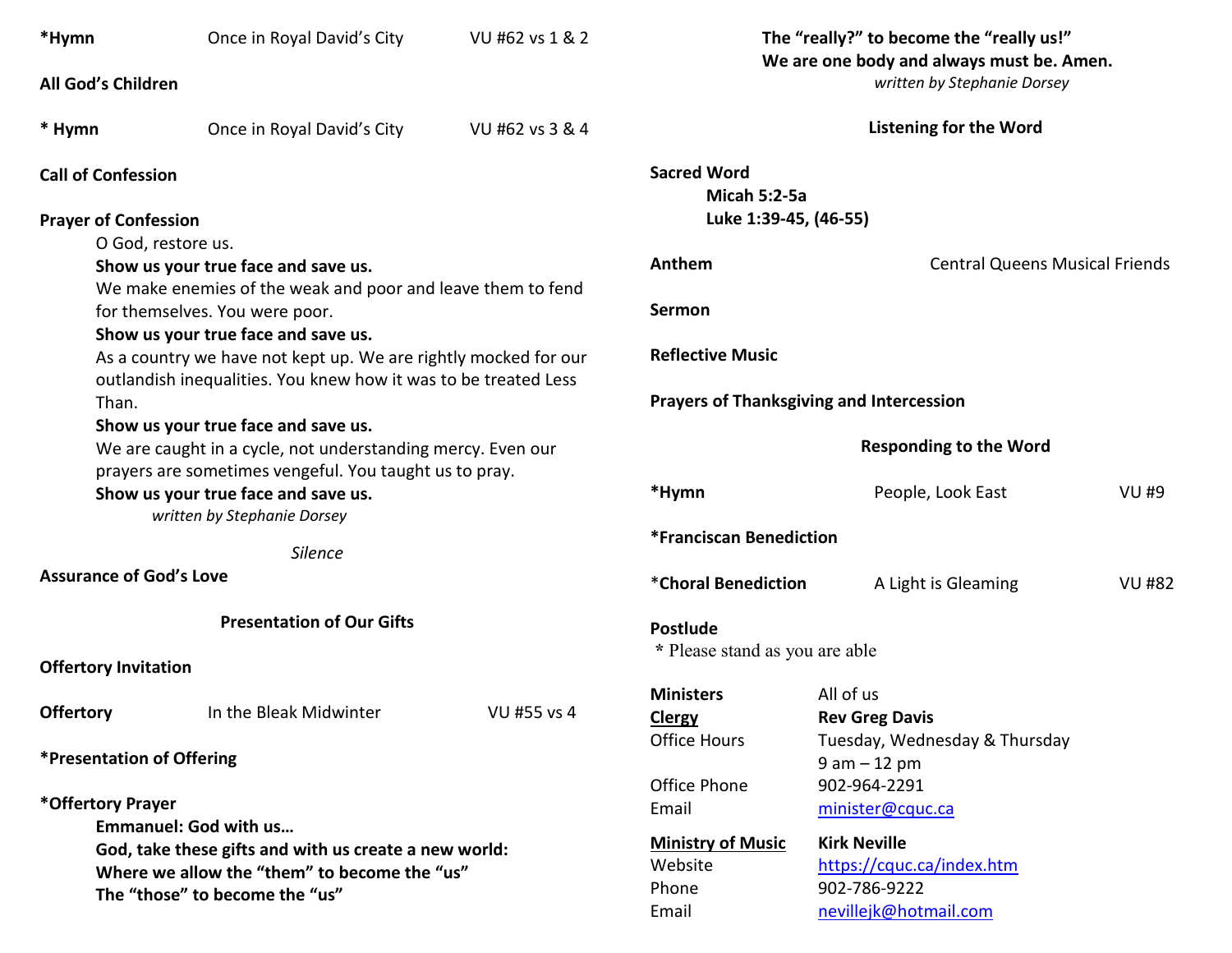# **Church Office**

| Office Hours | Wednesday & Thursday |
|--------------|----------------------|
|              | $9$ am $-12$ pm      |
| Phone        | 902-964-2221         |
| Email        | office@cquc.ca       |

**A Warm Welcome to All** – We are delighted you've joined us. May God's word today strengthen your faith, inspire curiosity and learning, and motivate your service of others. All are welcome.

**Today's Bulletins** are place in loving memory of Dolores (Garcia) Andrews. Lovingly remembered by Kirk Neville and family.

### **Life and Work of Our Church**

**Greg's Office Hours:** Tuesday, Wednesday and Thursday from 9 am – 12pm. If anyone is in the hospital or would like a visit from Greg, please call him at 902-964-2291. If you wish to meet with Greg outside the scheduled hours, please call 902-964-2291 or email minister@cquc.ca for an appointment.

**In-Church Services:** Registration is **required**. To register, please call 902- 964-2221 or email office@cquc.ca. If you are registering **after 12 pmThursday**, please text or call Velda at 902-940-7674. Masks are **required.**

**Sunday Worship Cancellations** – In the event of inclement weather, an announcement will be made by radio on Ocean 100 by 9 am. It will also be posted on our website and Facebook page if our church service is cancelled.

**Christmas Carol Service** – Central Queens United Church Musical Friends invites you to attend a Christmas Carol Service tonight at 7 pm. Admission is a good will offering. Masks are required.



### **Christmas Services**

Inter-generational Christmas Eve Service December 24 at 5:30 pm On-Line Christmas Communion Service December 25 at 10 am

**Scent-Free** – *"No scents make good sense."* Recognizing that some of our church attendees have sensitivity and/or allergic reactions to various fragrant products, you are asked not to use scented products. Thank you for your cooperation so that everyone can attend our church.

**E-Transfers** – Central Queens United Church is set up to accept E-Transfers. If you wish to give your offerings through E-Transfer, please send via email to veldabertram@gmail.com.

**FundScrip** –The first order date for 2022 is Sunday, January 9<sup>th</sup>.

#### **LOVE: A POEM FOR ADVENT**

When I was small, love was small, too. Not small as in limited, but small as in contained, tidy, not far-flung.

I knew exactly whom I loved and who loved me, and it felt a certain way without variation – safe, warm, pleasant.

I could draw love – crayon hearts around my family, my friends, my pets. Very defined, very good, very straightforward. That was love when I was small.

I am no longer small, and neither is love. Love bears but a vestige of what it once looked like to me. Love is now wide-ranging, all-encompassing, challenging, and occasionally downright uncomfortable.

The One for whom we wait this Advent season began as a baby. Responding to a baby is easy. Adoration of an infant is understandable. It happens all the time.

But this Savior, for whom we wait, grew up, and we must grow up with him, and our love must be wide-ranging all-encompassing, must evolve from a feeling to an action, in order for us to be the hands, feet and voice of the Love that so relentlessly sought the least, the last, and the lost.

As we prepare ourselves anew for the fresh inbreaking of God incarnate, let us not be dismayed by the stretching and discomfort that come with love lived out loud.

It isn't small, and it isn't tidy, and it isn't always comfortable, but love that goes beyond itself to those on the margins is what the baby in the manger grew to embody.

Go, tell it on the mountain! Love is big, and God has drawn a heart around everyone. *By:* Lindy Thompson **Over ...** *By:* Lindy Thompson